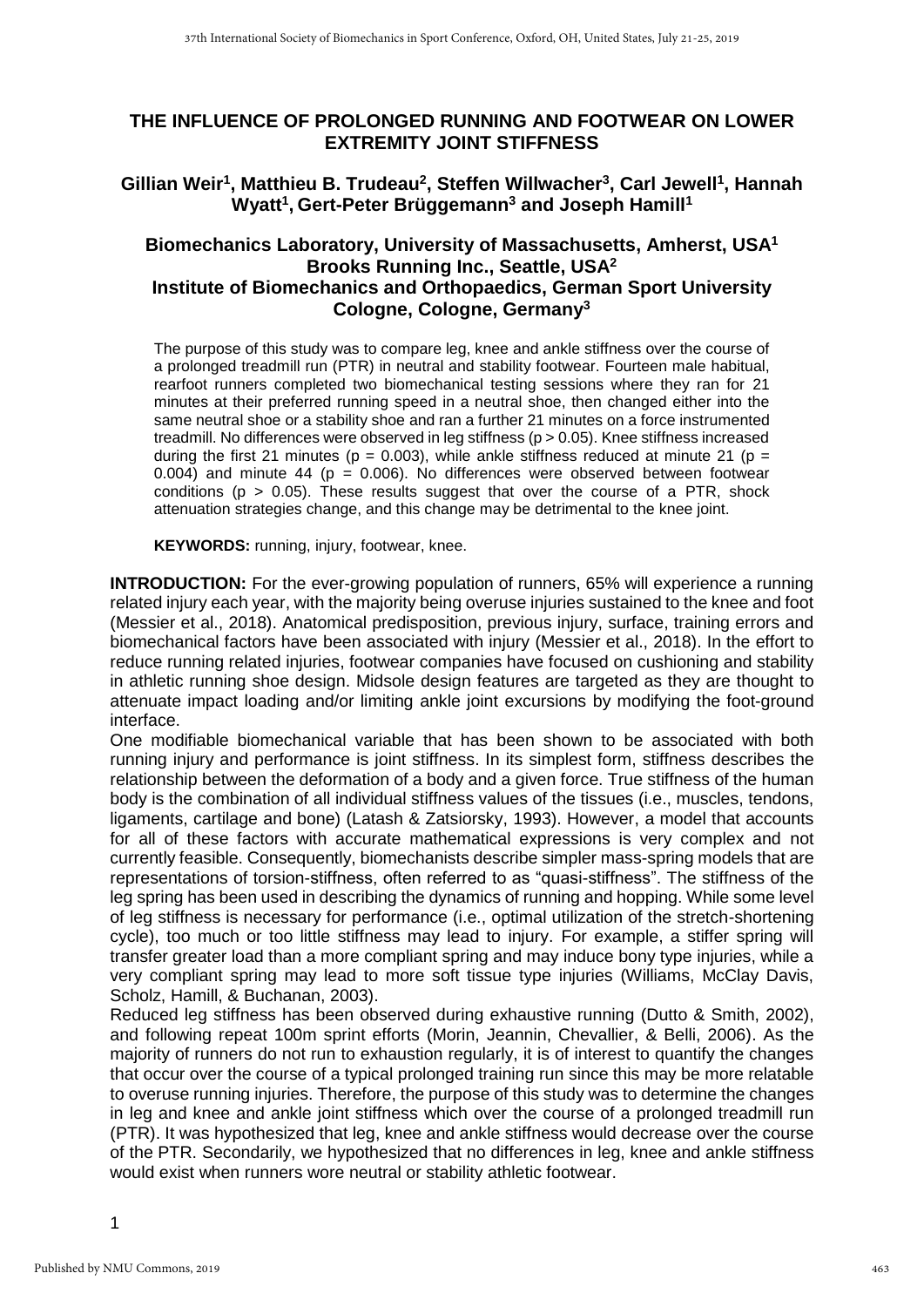**METHODS:** Fourteen male (24  $\pm$  4.4 years, 1.78  $\pm$  0.05 m, 71.2  $\pm$  8.3 kg) habitual rearfoot recreational runners participated in this study. Participants completed two 44-minute prolonged running sessions at their preferred speed (group average:  $3.3 \pm 0.4$  m.s<sup>-1</sup>) at the University of Massachusetts Biomechanics Laboratory on two separate occasions spaced one week apart at the same time of day. During each testing session, participants completed two consecutive 21-minute running bouts, interspersed by a two-minute period to change into a second shoe. During the first 21 minutes of both sessions, runners wore a neutral shoe. Following this, runners either changed into another neutral shoe of the exact same construction but another colour (Session A), or a stability shoe of the exact same construction but with an added medial post (Session B) and ran for a further 21 minutes (Figure 1). Shoe conditions were delivered in a block randomized order and participants were blinded to the footwear condition.



**Figure 1: Experimental Design. Note: figure modified from (Weir et al., 2018).**

Three dimensional (3D) kinematic and ground reaction force (GRF) data were recorded with an 8-camera motion capture system (Qualisys, Inc., Gothenburg, Sweden) and a force instrumented treadmill (Treadmetrix, Park City, UT) sampling at 200 Hz and 2000 Hz respectively. Data were collected for 15 stance phases at minutes 1, 21, 24 and 44. At each time interval, rating of perceived exertion (RPE) (Borg, 1973) and heart rate were collected using a Polar A3 HR monitor (Polar Electro Inc., Woodbury, NY). Heart rate was expressed as a percentage of each individual's estimated maximum heart rate  $(HR_{max})$  (i.e. 220-age).

3D marker trajectories and GRFs were filtered with a zero-lag fourth-order low pass Butterworth filter at 8 Hz for the calculation of joint angles and moments. Vertical ground reaction forces were filtered separately at 25 Hz for peak vertical GRF measures. Sagittal plane knee and ankle joint moments were calculated in Visual 3D (C-motion, Inc., Rockville, MD). Leg stiffness ( $k_{\text{leaf}}$ ) was calculated as the ratio of the peak vertical GRF (vGRF<sub>max</sub>) to the change in the vertical leg length (ΔL) at the instant when the centre of mass reaches its lowest point (i.e., *k*leg = vGRFmax/ΔL) (McMahon & Cheng, 1990). The change in vertical leg length was calculated from the change in the vertical displacement of the centre of mass  $(\Delta y)$ , the standing leg length  $(L_0:$  the distance from the greater trochanter to the ground) and half the angle swept by the leg during stance (θ) (i.e., ΔL= Δy+ L<sub>0</sub>(1 - cosθ)). Knee and ankle joint stiffness ( $k<sub>joint</sub>$ ) were calculated as the ratio of the change in joint moment (ΔM) to the change in the joint angle ( $Δθ$ ) during stance (i.e.,  $k_{joint} = ΔM/Δθ$ ). **Example Solution Example 11**<br> **Example for session A & B:** Neutral Shoe 1<br> **Conserved for Solution**<br> **Example 1:** Experimental Design. Note: figure officied from<br>
Time<br>
(min):0.1<br>
Were dimensional (3D) kinematic and gr

Due to the effect of rest in the two-minute shoe-change period, baseline and intervention phases of the PTR were analysed separately. Differences in %HR<sub>max</sub>, RPE and leg, knee and ankle joint stiffness were assessed with two-way within factors (session\*time) repeated measures ANOVAs (α=0.05). Partial eta squared effect sizes were calculated and defined as small ( $n^2$ =0.01), medium ( $n^2$ =0.06) or large ( $n^2$ =0.14) effects (Cohen, 1988).

RESULTS: %HR<sub>max</sub> and RPEs increased during the baseline (%HR<sub>max</sub>: ↑Δ7%, RPE: ↑Δ10%) and intervention (%HR<sub>max</sub>:  $\triangle$ 15%, RPE:  $\triangle$ 18%) phases of the PTR (p < 0.001, η<sup>2</sup> > 0.6). RPE at the end of each running phase reflected "somewhat hard" on the BORG scale. No main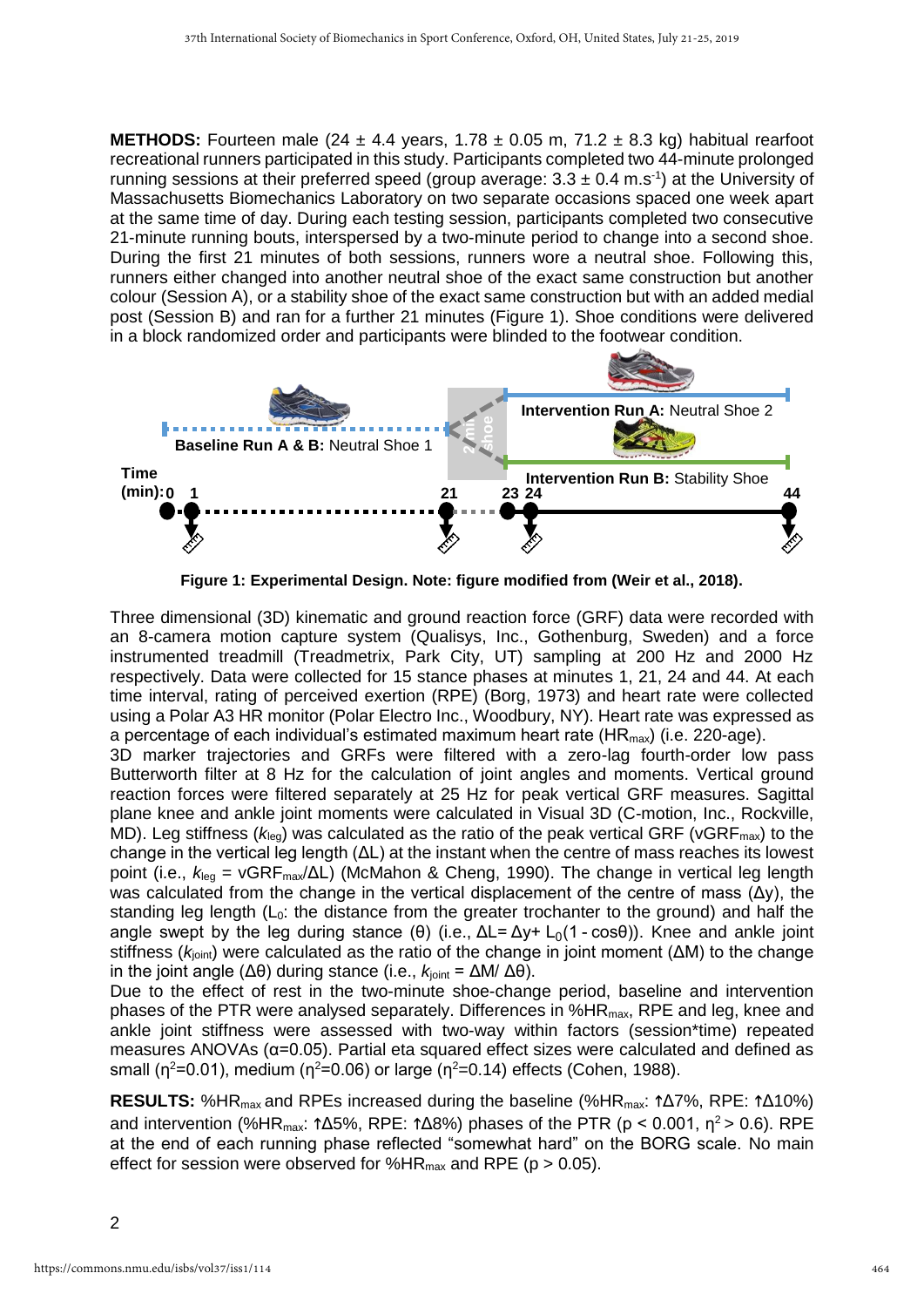There were no differences in *k*leg between footwear conditions or over the course of the PTR (p > 0.05) (Figure 2A). A significant main effect for time was observed for an increase in knee joint stiffness during the baseline phase ( $p = 0.024$ ,  $\eta^2 = 0.336$ ), which was maintained during the intervention phase of the PTR (Figure 2B). Significant main effects for time were observed for a decrease in ankle joint stiffness during both the baseline ( $p = 0.005$ ,  $\eta^2 = 0.460$ ) and intervention ( $p = 0.002$ ,  $\eta^2 = 0.540$ ) phases of the PTR (Figure 2C).



**Figure 2: Leg, knee and ankle stiffness (A-C) throughout the PTR and individual % difference in knee and ankle stiffness from the start-end of the intervention run (D-E) in the neutral shoe (blue) and stability shoe (green) for sessions A (squares) and B (triangles). \*Indicates main effect for time (p < 0.05).**

Differences in knee joint stiffness were attributed to an increase in the knee extensor moment (i.e.,  $\Delta M$ ) during the baseline phase of the PTR (p = 0.003,  $\eta^2$  = 0.547), while no changes in knee flexion were observed ( $p > 0.05$ ). Reduced ankle stiffness was a result of the ankle becoming more compliant throughout the baseline ( $p = 0.004$ ,  $\eta^2 = 0.516$ ) and intervention phases ( $p = 0.006$ ,  $\eta^2 = 0.483$ ) of the PTR (Table 1).

| ~~~~~!!!!~ ~!!~ !!!!~! * ~!!!!~!! ~!!~~~~ |                               |            |                                   |                   |                               |            |                                     |                   |  |
|-------------------------------------------|-------------------------------|------------|-----------------------------------|-------------------|-------------------------------|------------|-------------------------------------|-------------------|--|
|                                           | Session A                     |            |                                   |                   | Session B                     |            |                                     |                   |  |
|                                           | Baseline run:<br>Neutral shoe |            | Intervention run:<br>Neutral shoe |                   | Baseline run:<br>Neutral shoe |            | Intervention run:<br>Stability shoe |                   |  |
|                                           |                               |            |                                   |                   |                               |            |                                     |                   |  |
|                                           | Min <sub>1</sub>              | $Min_{21}$ | $Min_{24}$                        | Min <sub>44</sub> | Min <sub>1</sub>              | $Min_{21}$ | $Min_{24}$                          | Min <sub>44</sub> |  |
| $\Delta M$ Ankle (Nm)                     | 207.8                         | 207.0      | 205.5                             | 201.1             | 203.9                         | 205.4      | 207.0                               | 204.6             |  |
|                                           | (34.6)                        | (34.8)     | (27.6)                            | (27.2)            | (31.1)                        | (32.8)     | (29.3)                              | (32.3)            |  |
| $\Delta M$ <sub>Knee</sub> (Nm)           | 251.8                         | 260.8      | 258.5                             | 258.7             | 252.6                         | 259.7      | 259.6                               | 258.9             |  |
|                                           | (44.8)                        | $(45.5)^*$ | (50.3)                            | (47.6)*           | (48.2)                        | (49.7)     | (51.8)                              | (51.5)            |  |
| $\Delta\theta$ Ankle (°)                  | 17.9                          | 20.1       | 19.0                              | 19.8              | 17.6                          | 20.3       | 18.4                                | 19.6              |  |
|                                           | (3.9)                         | $(5.1)^*$  | (3.5)                             | $(3.7)^*$         | (3.5)                         | $(4.7)^*$  | (3.5)                               | $(3.6)^*$         |  |
| $\Delta\theta$ Knee ( $^{\circ}$ )        | 36.5                          | 37.0       | 36.3                              | 36.2              | 36.2                          | 35.7       | 35.9                                | 35.5              |  |
|                                           | (3.5)                         | (3.9)      | (4.4)                             | (3.9)             | (3.9)                         | (3.8)      | (3.8)                               | (3.9)             |  |

| Table 1: Mean (SD) ankle and knee change in moment ( $\Delta M$ ) and range of motion ( $\Delta \theta$ ) during the |  |
|----------------------------------------------------------------------------------------------------------------------|--|
| baseline and intervention phases of the PTR for session A and session B.                                             |  |

\*Main effect for time (p < 0.05)

**DISCUSSION:** The primary hypothesis of this study was primarily rejected. There was no change in overall leg stiffness, however, we observed increases in knee joint stiffness and